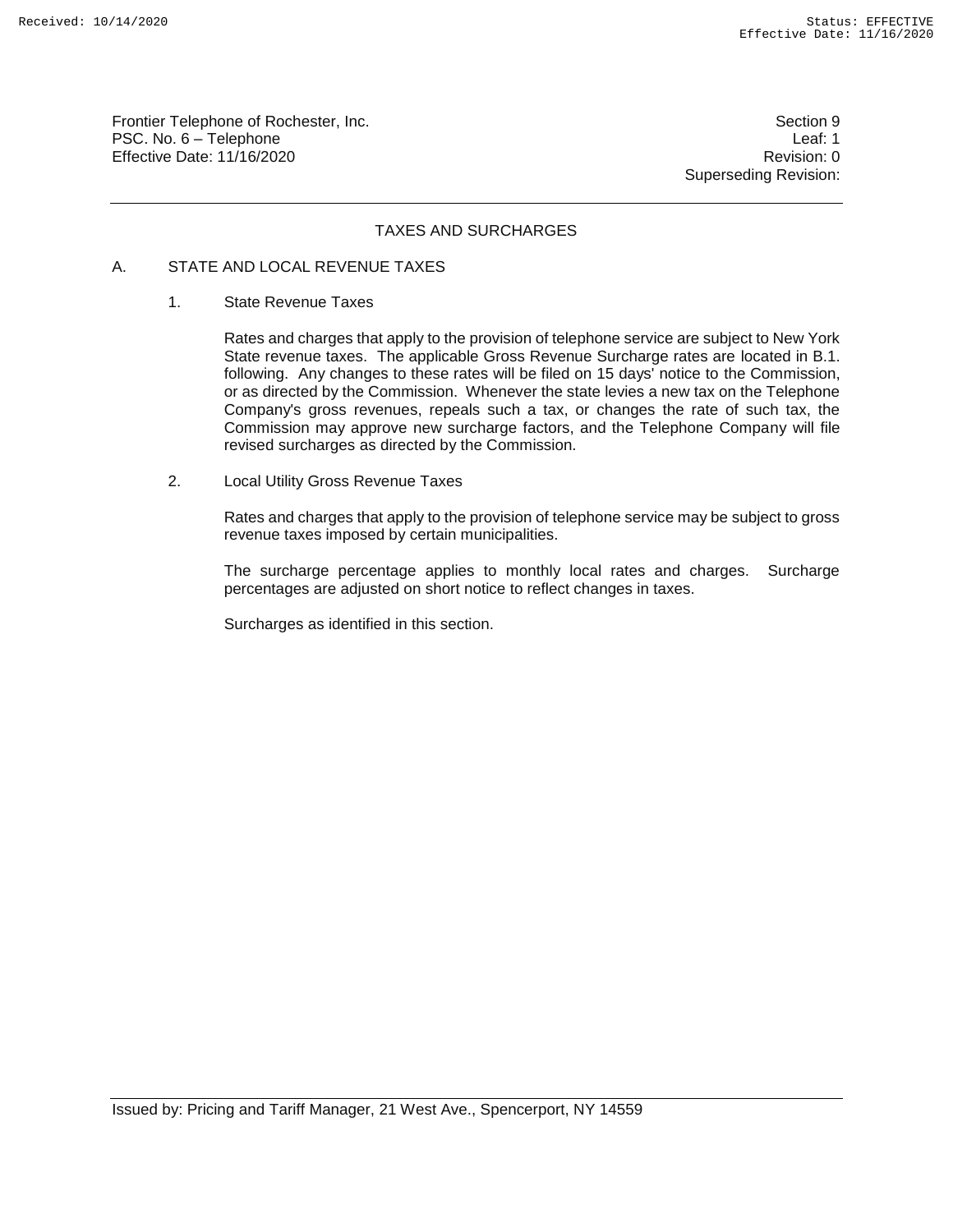Frontier Telephone of Rochester, Inc. Section 9 PSC. No. 6 – Telephone Leaf: 2 Effective Date: 11/16/2020 **Review Account 2018** Revision: 0

Superseding Revision:

## TAXES AND SURCHARGES

# B. GROSS REVENUE TAX SURCHARGE

1. The Gross Revenue Tax Surcharge rates are as follows:

#### Period **Gross Revenue Tax Surcharge**

#### **IntraLATA Toll Service**

| January 1, 1996 - December 31, 1996  | 4.26%     |
|--------------------------------------|-----------|
| January 1, 1997 - September 30, 1998 | 4.15%     |
| October 1, 1998 - December 31, 1999  | 3.93%     |
| January 1, 2000 - June 30, 2000      | 3.12%     |
| July 1, 2000 - March 31, 2013        | 2.84%     |
| April 1, 2013 and Beyond             | 2.96%     |
| Services for Resale *                |           |
| January 1, 1996 - December 31, 1996  | 0.775%    |
| January 1, 1997 - June 30, 2000      | $0.756\%$ |
| July 1, 2000 +                       | 0.378%    |
| <b>All Other Services</b>            |           |
| January 1, 1996 - December 31, 1996  | 4.72%     |
| January 1, 1997 - September 30, 1998 | 4.60%     |
| October 1, 1998 - December 31, 1999  | 4.20%     |
| January 1, 2000 - June 30, 2000      | 3.38%     |
| July 1, 2000 - March 31, 2013        | 2.98%     |
| April 1, 2013 and Beyond             | 3.03%     |

These surcharges are applicable to services provided for resale to telecommunications companies possessing Certificate of Public Convenience and Necessity from the New York State Public Service Commission or designated as eligible for a sale-for-resale exclusion from the New York State Department of Taxation and Finance.

Issued in compliance with New York Public Service Commission's order in Case 98-M-0489.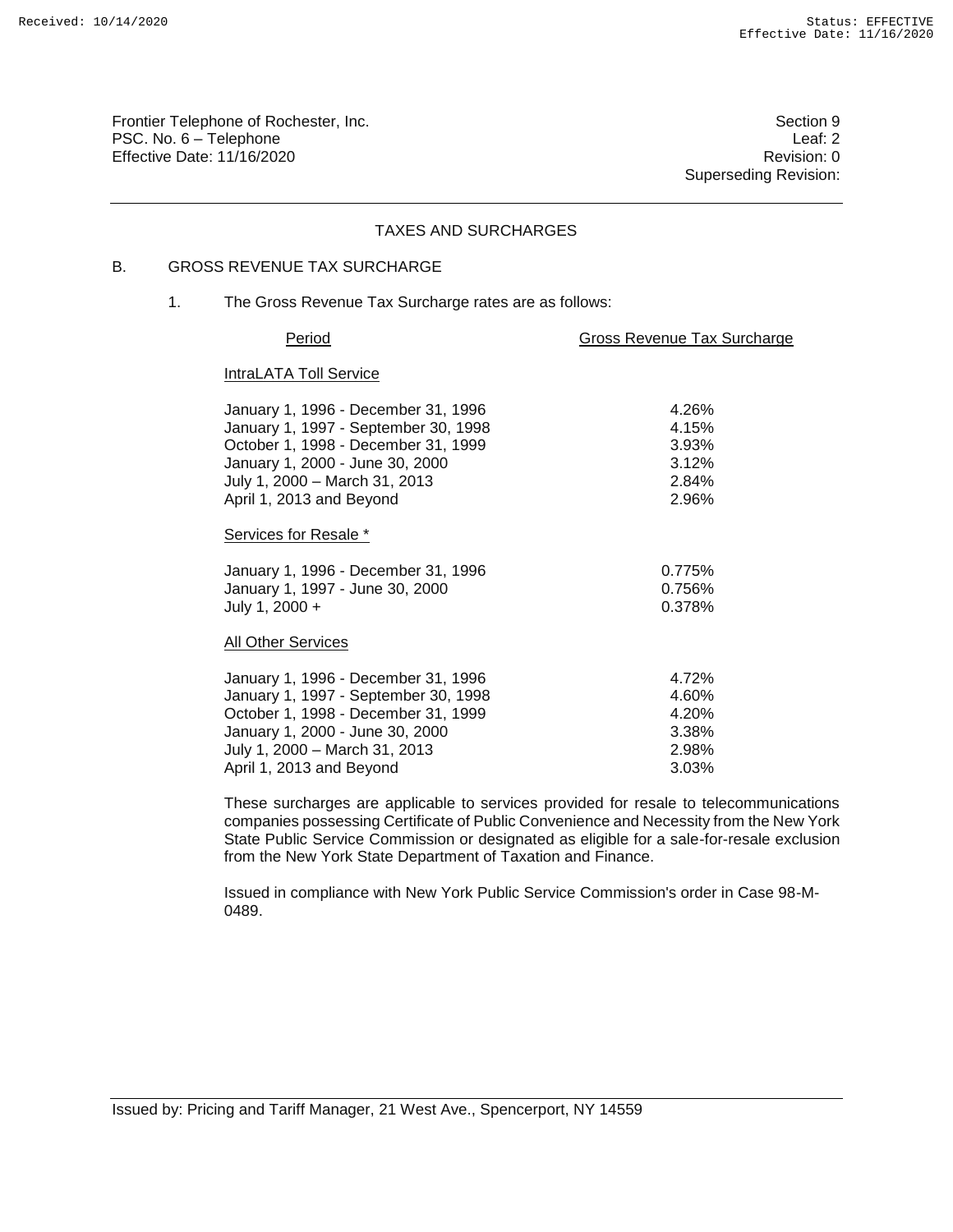Frontier Telephone of Rochester, Inc. Section 9 PSC. No. 6 – Telephone Leaf: 3 Effective Date: 11/16/2020 **Review Account 2018** Revision: 0

Superseding Revision:

# TAXES AND SURCHARGES

# B. GROSS REVENUE TAX SURCHARGE (Cont'd)

## 2. Surcharge Percentage for Local Gross Revenue Taxes

In addition to the rates and charges shown in this Tariff and the Retail Catalog, the following surcharge percentages apply in the cities and villages shown below:

| Locality              | Tax District *<br>Code | Surcharge<br>Percentage |
|-----------------------|------------------------|-------------------------|
|                       |                        |                         |
| Cities                |                        |                         |
| Canandaigua           | 70                     | 1.01%                   |
| Rochester             | 59                     | 3.0928%                 |
| Villages              |                        |                         |
| Avon                  | 13                     | 1.01%                   |
| <b>Brockport</b>      | 62                     | 1.01%                   |
| Caledonia             | 15                     | 1.01%                   |
| Dansville             | 28                     | 1.01%                   |
| <b>East Rochester</b> | 55                     | 1.01%                   |
| Fairport              | 53                     | 1.01%                   |
| Geneseo               | 18                     | 1.01%                   |
| Honeoye Falls         | 45                     | 1.01%                   |
| Leicester             | 21                     | 1.01%                   |
| LeRoy                 | 08                     | 1.01%                   |
| Livonia               | 25                     | 1.01%                   |
| Mt. Morris            | 27                     | 1.01%                   |
| Nunda                 | 30                     | 1.01%                   |
| Perry                 | A <sub>1</sub>         | 1.01%                   |
| Pittsford             | 56                     | 1.01%                   |
| Scottsville           | 66                     | 1.01%                   |
| <b>Silver Springs</b> | 95                     | 1.01%                   |
| Warsaw                | A5                     | 1.01%                   |
| Webster               | 64                     | 1.01%                   |

\* The tax district code shown is the Telephone Company code for the tax district.

Issued by: Pricing and Tariff Manager, 21 West Ave., Spencerport, NY 14559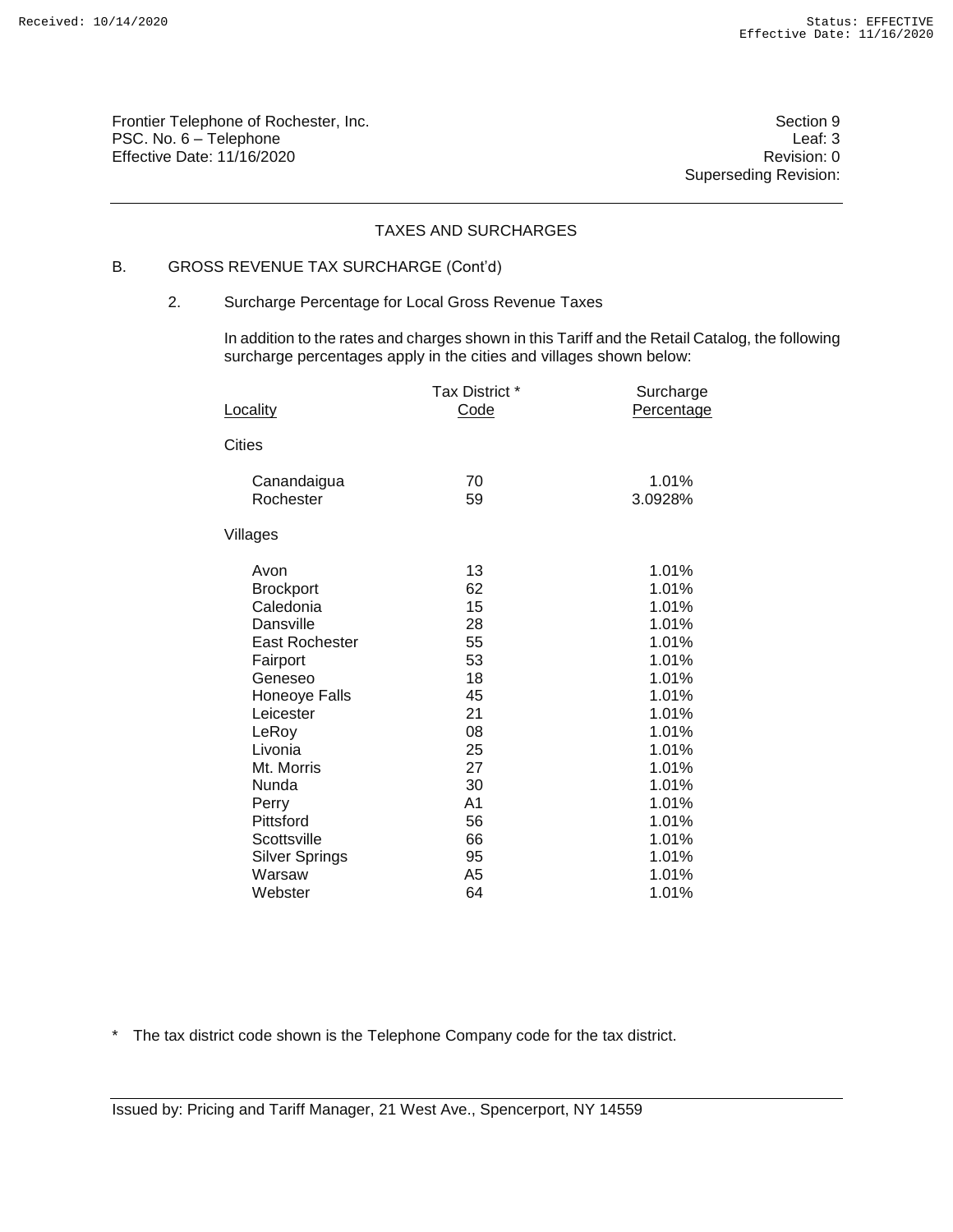Frontier Telephone of Rochester, Inc. Section 9 PSC. No. 6 – Telephone Leaf: 4 Effective Date: 11/16/2020 **Review Accounts** Effective Date: 0

Superseding Revision:

# TAXES AND SURCHARGES

# C. NEW YORK STATE UNIVERSAL SERVICE FUND SURCHARGE

On August 17, 2012, the New York Public Service Commission (NYPSC) issued its Order in Case 09-M-0527 allowing the New York State Universal Service Fund assessments to be flowed through to the end user. The New York State Universal Service Fund Surcharge is charged monthly on a per access line or per trunk basis to all residence and business customers, in addition to other monthly rates and charges set forth in applicable Tariffs and/or Retail Catalog. If the Company has collected its annually assessed amount prior to the end of the calendar year, as determined by the Fund Administrator, it will suspend collection of these surcharges for the remainder of that year, subject to any subsequent adjustment necessitated by NYPSC Order.

Rate: New York State Universal Service Fund Surcharge applied to each access line and trunk line on a monthly basis.

Per Line or Trunk \$0.09